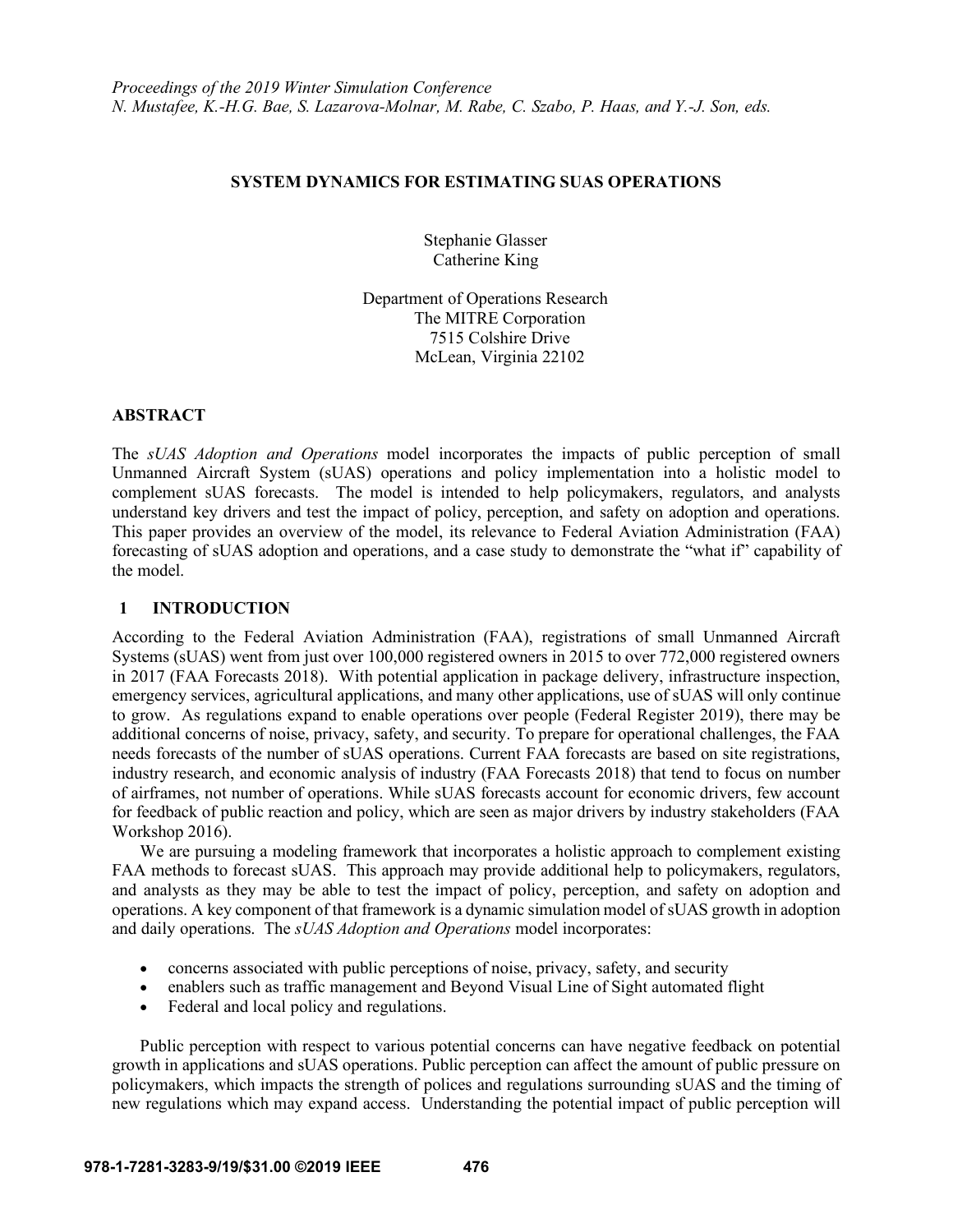help the FAA think strategically about public engagement and response to UAS activity. Thus, including such feedback in the *sUAS Adoption and Operations* model was a primary objective of this effort.

In addition to public perception, the *sUAS Adoption and Operations* model incorporates potential future enablers such as traffic management and Beyond Visual Line of Sight (BVLOS) automated flight and the associated policies, regulations, and procedures that enable their operational use. Traffic management refers to the ability to have real-time information on sUAS operations that would facilitate higher density operations through both tactical and strategic coordination, especially in close proximity to legacy traffic. Traffic management is likely to include some sort of capability of the sUAS to identify itself and broadcast its position, similar to how commercial aircraft currently operate. BVLOS refers to the ability for sUAS to operate beyond the distance that a remote pilot can physically see them. The allowance of BVLOS refers to the general use of BVLOS and not the approval of individual waivers. Our subject matter experts (SMEs) believe that once traffic management is implemented and BVLOS automated flights are allowed, the floodgates could be open for significant increases in adoption and the number of sUAS operations. As operations rise, so too could the number of undesirable incidents which could negatively affect public perception. Finally, the *sUAS Adoption and Operations* model incorporates the level of restrictions imposed on operations and implementation timing of both Federal and local regulations, which can affect how many sUAS can operate and with what frequency. Policies and parameters are substantiated as inputs to the dynamic model, which after running for a pre-determined length of time will estimate the number of sUAS adopted and the number of hours of operation over that time period.

#### **2 BACKGROUND: SYSTEM DYNAMICS AND RELEVANT APPLICATIONS**

System dynamics is a high-level simulation technique to study and manage the behavior of complex systems as they evolve over time. It allows for a holistic view that can incorporate outside factors and interdependencies among those factors. It relies heavily upon the structure of interactions in a program using basic building blocks of stocks (amounts accumulated) and flows (rates filling and depleting stocks) (Sterman 2018).

System dynamics has been used to model technology diffusion in many applications including renewable energy (Bernardes 2016), cloud computing (Tsai and Hung 2014), and RFID technology (Chen 2011). Normally, new technology is adopted in an S-shaped curve as shown in Figure 1. The innovation catches on with a few early adopters, and then contact with these early adopters reaches a critical mass among imitators and leads to the fast spread of this new idea and an exponential growth of adoption. After a period of exponential growth, the adoption rate eventually slows down as it reaches an equilibrium level and may even drop slightly below this peak (Bass 1969; Rodgers 2003). A classic example is the spread of adoption of the internet in the 1990s (Rodgers 2003).



Figure 1: Technology is adopted in an S-shaped curve.

System dynamics is not only used to model technology diffusion; it is often used to help the public policy process more generally. Applications of system dynamics to urban planning as well as social welfare policies can yield important lessons for policymakers and regulators (Ghaffarzadegan et al. 2010; Zagonel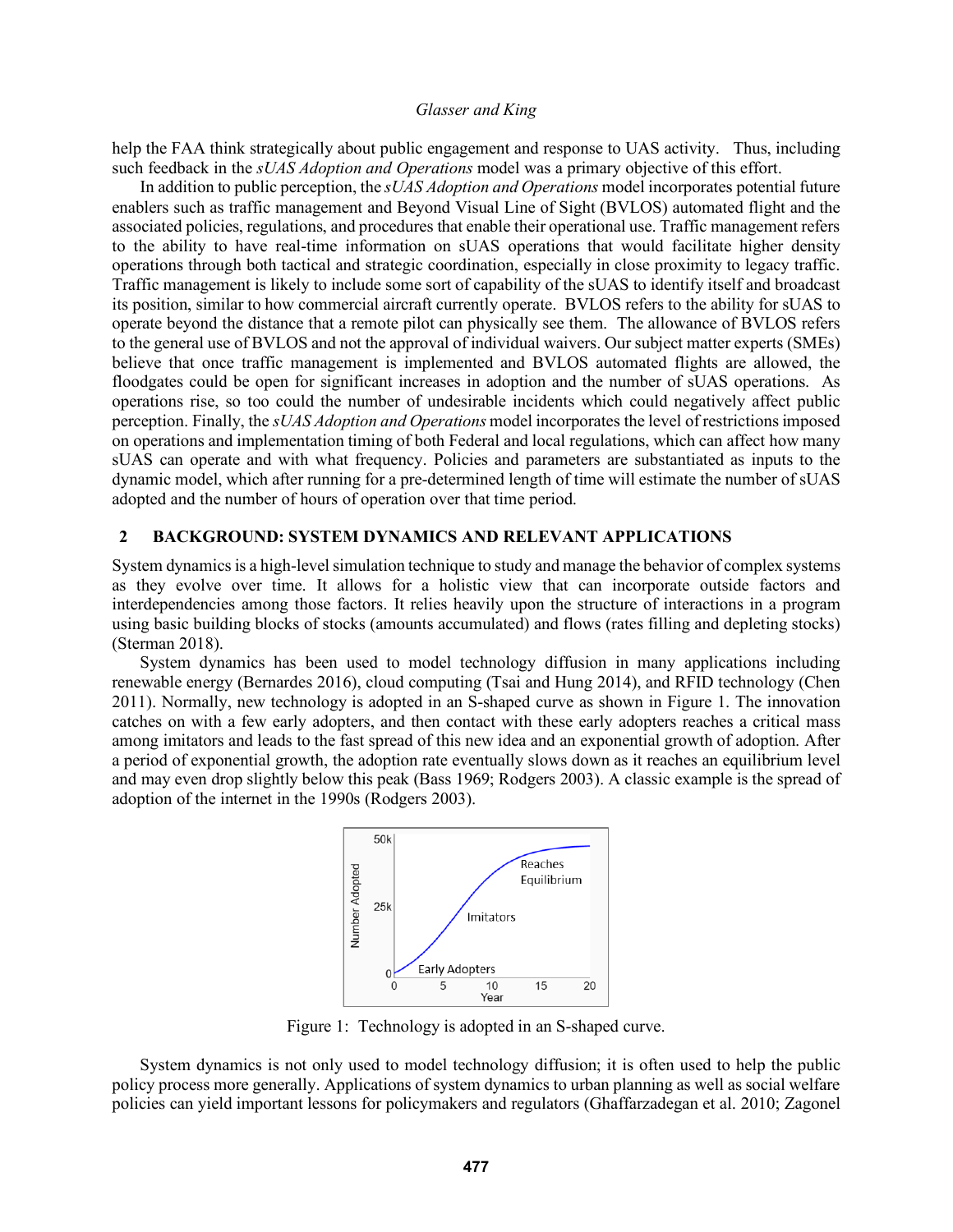et al. 2004). Often, implementing a public policy or regulation can trigger unexpected feedback in the environment. Additionally, experimenting with different types of regulations can be expensive because once implemented, some policies are hard to reverse, or it will be difficult to regain the public's trust (Ghaffarzadegan et al. 2010). System dynamics allows the modeling of a complex system to include these potential feedbacks and also allows "what-if" analysis and experimentation.

Our research is intended to demonstrate the feasibility of applying system dynamics of perception to sUAS technology forecasts to help inform FAA regulators on the potential impacts of various policies and regulations. Applying system dynamics to this research area provides a framework for "what-if" analysis .to help understand the drivers impacting growth in sUAS operations. The fidelity of the systems dynamics modeling approach lends itself best to comparative analysis not specific absolute forecasts.

#### **3 MODELING AND METHODOLOGY**

The *sUAS Adoption and Operations* model was built using a System Dynamics simulation software package called Stella Architect developed by iSee systems. Following the system dynamics framework shown in Figure 2 we identified key factors and causal relationships which we used to substantiate the stocks, flows, and feedback formulas defining the model. For example, in the *sUAS Adoption and Operations* model, the number of sUAS adopted, level of perception, and level of rules accumulate in stocks and change through a rate of flow based on interdependencies in the model.



Figure 2: Applying system dynamics to identify key factors and to model and test system behavior.

The complexity of the system, subjective components, and early stage of sUAS use posed several challenges to the model development. While the system dynamics technique is powerful because of its capacity to model complex systems, one of the biggest challenges is to accurately and completely define such a complex model. Each component, key factor, and interdependency was discussed with SMEs during model development to ensure the validity of the model.

A second challenge with the system dynamics approach is modeling perception and the lack of available data for perception and response. To handle the subjectivity, perception is modeled as a relative level from 0 to 100 based on surveys on public reaction to drone use (Office of Inspector General 2016; Bajde et al. 2017). The fidelity of the model of such a complex system is intended to be at a level appropriate for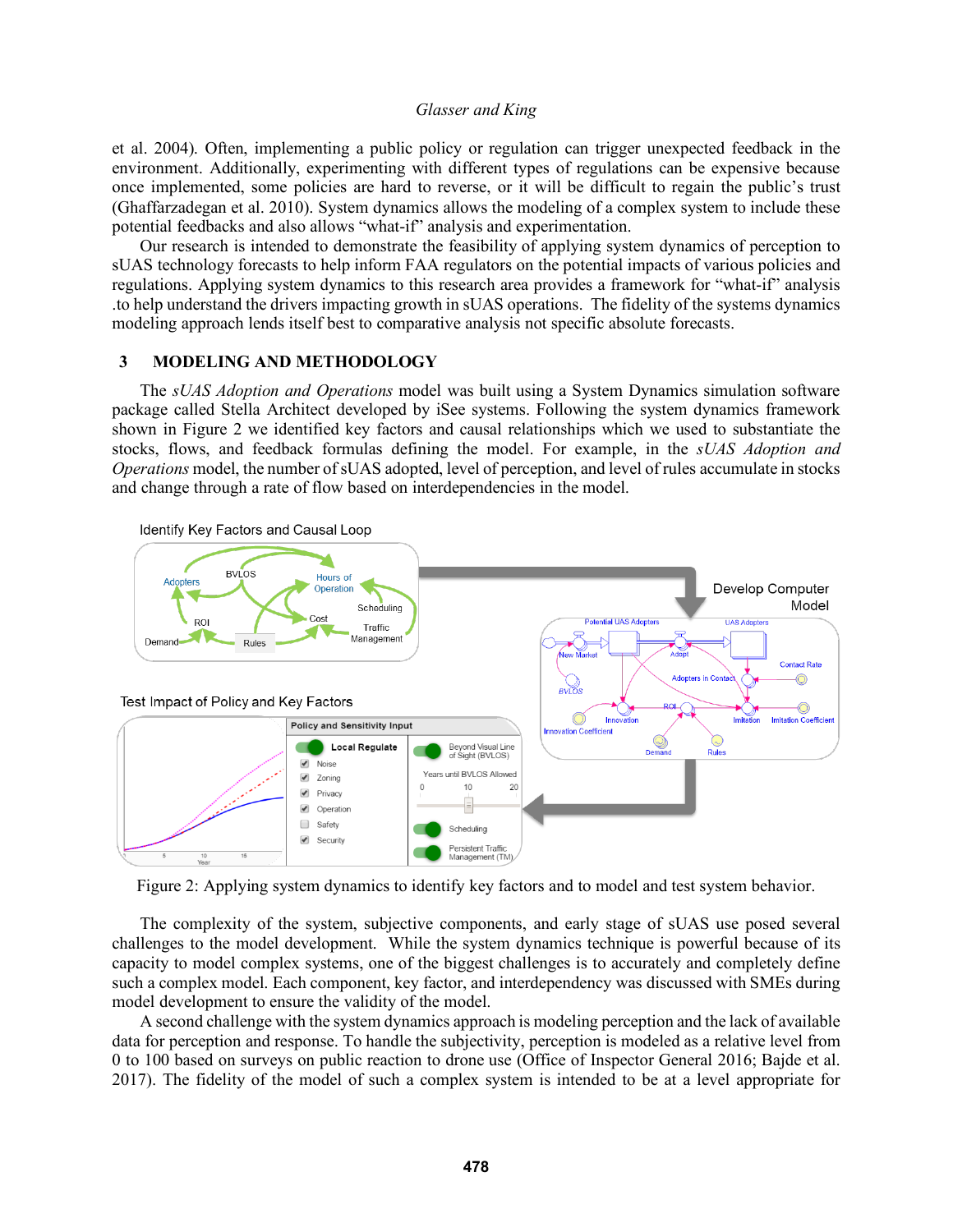comparative analysis to discern sensitivities to assumptions, initial conditions, and implications of potential policy changes.

## **3.1 Model Overview**

sUAS adoption and operations is modeled as part of a complex system with feedback from incidents, public perception, and regulatory response. Figure 3 illustrates a high-level view of the model flow and major components. Each component represents a module within the model. In the model, hobbyists and commercial and public entities adopt sUAS through early adoption and imitation until the market becomes saturated. Growth in adoption increases daily operations. Daily operations can benefit individuals and the community through, for example, package delivery, safety inspections, or first responder support. However, increases in sUAS operations can also result in privacy, safety, and security incidents at varying levels and contribute to visual and auditory noise. Incidents and tolerance influence the level of perceived benefit and negative perception of sUAS operations. The level of perceived concerns and operator input influences the public response of rules, regulations, or conversely incentives. Rules, regulations, and incentives may impact the cost and frequency of operations (zoning laws, for example, may limit when or where sUAS can fly). It may also impact the return on investment perceived by adopters impacting rates of adoption.



Figure 3: *sUAS Adoption and Operations* major components and model flow.

## **3.2 Policies and Input Parameters**

Many of the input parameters and policies can be changed by the user before running the model, which allows the user to compare results from a variety of "what-if" scenarios. The user interface includes several policies and parameters that influence relationships in the model including local and Federal rules, community parameters, the level of safety and security incidents and other drivers such as traffic management and BVLOS automated flight. Appendix A provides a list of the major policies and input parameters included in the model interface, as well as the value range. These parameters include:

- BVLOS automated flight and traffic management regulations
- Probability of incidents (good and bad)
- Community type (urban/suburban/rural)
- Rules and regulations (Federal/local)
- sUAS fleet and operations (initial values)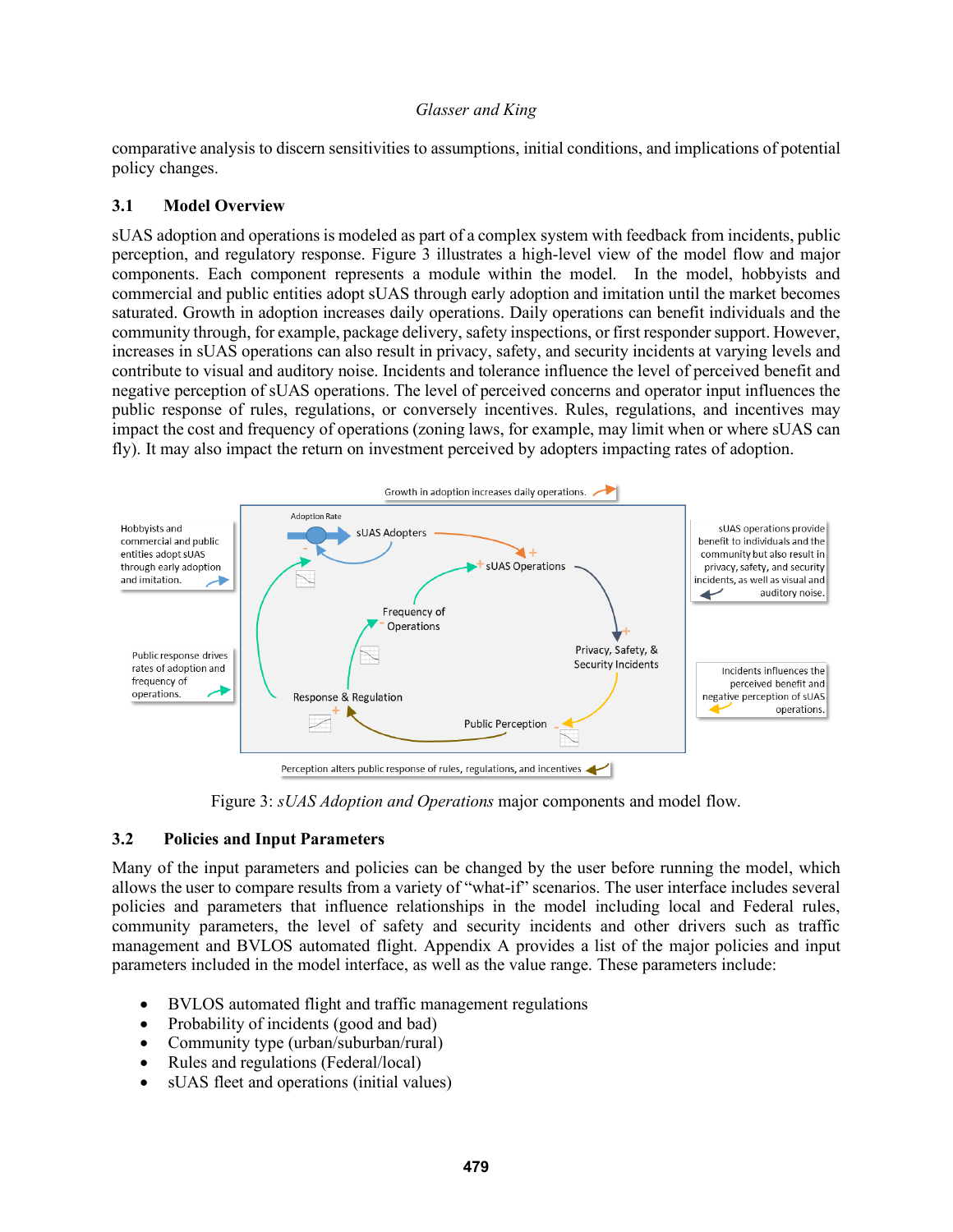The first type of major policy input parameters are parameters for BVLOS automated flight and traffic management. The model includes two types of traffic management: 1) scheduling air space to allow deconfliction and 2) persistent traffic management with real time availability of information with sUAS broadcasting position to other aircraft. BVLOS automated flight refers to sUAS operations where the pilot is unable to see the aircraft and collision and avoidance functionality is automated. The ability to have BVLOS automated flight increases the potential public and commercial market for sUAS while traffic management supports more frequent and safe operations.

Next, the model includes input parameters for the probability of incidents, both good and bad, and the community type. These incident probabilities affect social perception which can in turn affect the amount of regulations and dampen or increase the number of operations. The model additionally has parameters for community type, since population density may influence the frequency of incidents and the perception of those incidents. Different types of communities are assumed to respond differently to incidents and have different levels of engagement with respect to regulation. Population density also impacts the likelihood of incidents. Parameters for community type are modeled as urban  $(>=1,000$  people per square mile), suburban  $(100 \le X \le 1,000$  people per square mile), and rural  $(100$  people per square mile).

The model additionally includes options for local and Federal regulations related to noise, zoning, privacy, operations, safety, and security as well as parameters for the level of response (strict or lenient). Regulations can affect the cost and frequency of operations as well as the perceived return on investment for adopting sUAS. Finally, the last set of parameters include the current fleet and potential market for sUAS as well as the baseline hours of daily and nightly operations. Feedback on perception, regulations, and policy impact the number of sUAS adopted and the frequency of operations during the simulation.

## **3.3 Outputs and Model Validation**

The model tracks output for the cumulative number of sUAS adopted by type—public, commercial, and hobby—as well as the total daily hours of operations per type. The level of negative perception and benefits are given on a scale from 0 to 100 also for every day of the simulation run, with 100 representing the maximum possible negative perception or positive benefit and 0 representing the minimum. Regulation is divided into levels of rigidity, incentives, and ambiguity tracked daily on a scale from 0 to 1. Rigidity is the level of regulations that impose restrictions and costs on sUAS operations; incentives is the level of regulation that encourages the use of sUAS operations; and ambiguity is the remaining unregulated space. The levels of rigidity, incentives, and ambiguity of regulations add to 1.

The structural and behavioral validity of the model was tested according to standard validation techniques in the system dynamics field (Barlas 1996; Zagonel et al 2004). The standard way to validate a systems dynamics model is to first validate the internal structure of the model and then to test the behavior of the model (Barlas 1996).

The structure of the model was validated in several ways. First, we involved SMEs in the model building process to ensure the relationships and feedbacks in the model were what they would expect in the real world. Next, we used historical data whenever it was available for model parameters. For parameters without any available data, we consulted with these same experts to help us come up with estimates for parameters and functions.

After validating the internal structure of the model, the behavior of the model was tested. Extreme values for various parameters were tested to ensure extreme conditions would yield expected results. For example, if the potential sUAS market is 0, then there should be 0 adopters in the system at the end of the run. Additionally, we conducted a sensitivity analysis and worked with SMEs to confirm that the key variable impacts on model output were as expected and that the model responds to changes in an intuitive way. For example, increases in operational cost or in the strictness of regulatory response would be expected to dampen operations and adoption. Increases in operations would be expected to increase negative perception of safety due to the absolute increase in the number of safety incidents. The sensitivity analysis showed that adoption was most sensitive to the allowance of BVLOS, timing of BVLOS, the potential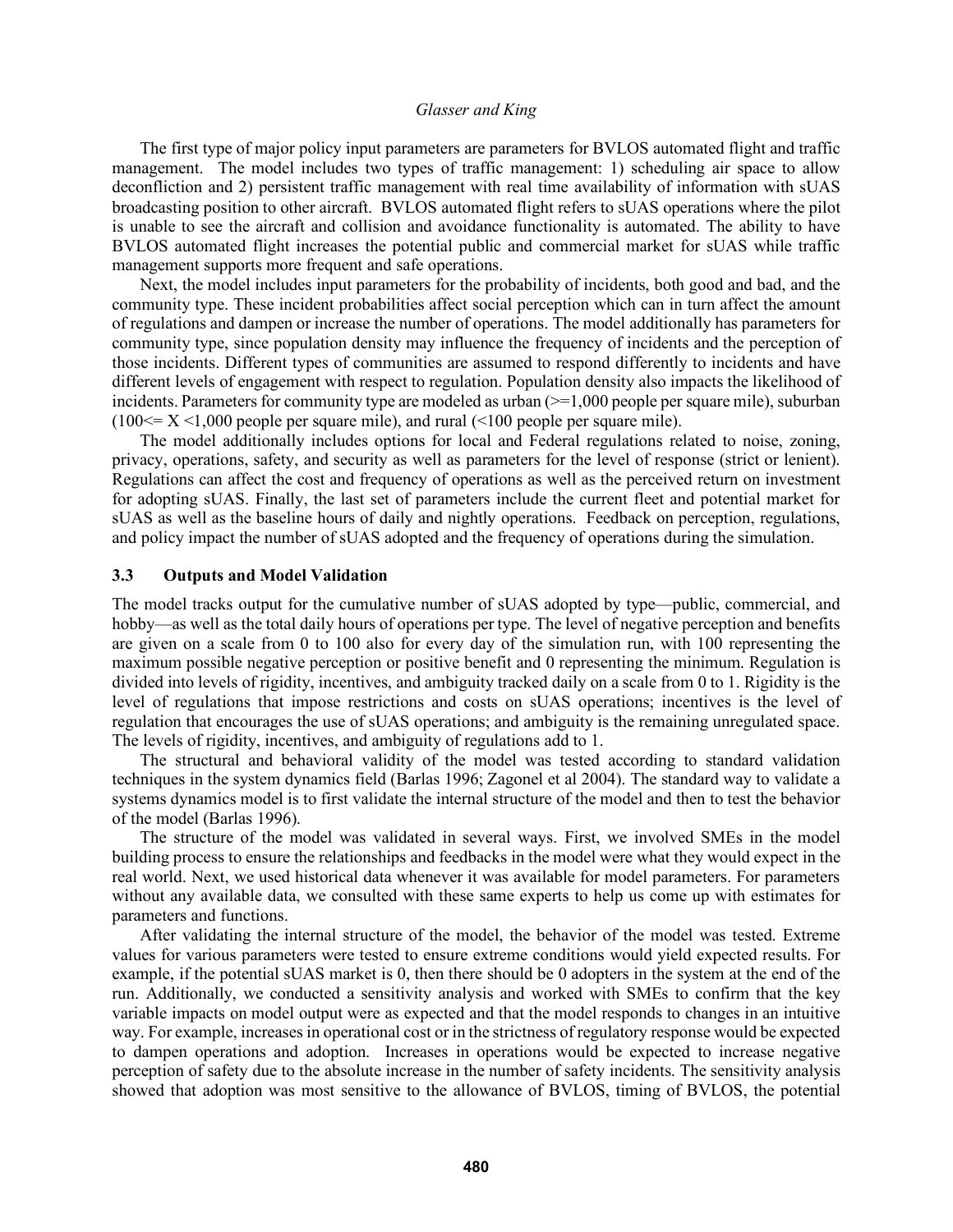market for sUAS, costs impacts of traffic management, and the strictness of regulation. Impacts of BVLOS are further explored in Section 4.

Comparing model output data to historical data would be the ideal next step in the data validation process. However, while there is some recent historical data on sUAS registrations and limited data on UAS sightings and incidents, sUAS adoption and use is still in its infancy. Additionally, the full extent of the sUAS market and supporting technologies cannot be known this early on nor is there any data source for the number of operations.

## **4 ANALYSIS OF BEYOND VISUAL LINE OF SIGHT (BVLOS) REGULATIONS**

An important case study for regulators is how the routine use of BVLOS automated flight will affect the market and public perception. Allowing sUAS to fly beyond the visual line of sight could facilitate increased adoption and more hours of operation, as BVLOS further enables commercial and public entities to use drones for package delivery, inspection, and other applications. To understand the impact of BVLOS and the timing of when such operations will be allowed, the *sUAS Adoption and Operations* model was run under three scenarios:

- 1. Baseline model without BVLOS
- 2. BVLOS allowed in 15 years
- 3. BVLOS allowed in 5 years

The model is run for a 20-year period for a medium-sized urban area. The baseline scenario includes both Federal and local regulations (with zoning and privacy laws left to localities and safety at a Federal level) and traffic management (initially scheduling air space and then replaced with real-time traffic management). For the BVLOS scenarios, it was assumed that only public and commercial entities would use the BVLOS technology; hobbyists would be limited to within line of sight operation.

A sensitivity analysis was conducted to identify which key input variables impacted adoption and operations. To identify the required runs, the model was run until the average value of the output converged. The average value for all output variables converged in less than 250 runs. The model was then run 500 times for each scenario with distributions assigned for each key input based on their level of uncertainty. All non-binary input followed a triangular distribution. The main output values were compared between the three scenarios across public, commercial and hobby entities (each entity is compared along its own scale). The dark blue in Figures 4 to 7 represents the  $25<sup>th</sup>$  to 75<sup>th</sup> percentile while the light blue represents the  $10<sup>th</sup>$  to  $90<sup>th</sup>$  percentile. The absolute numbers in the output are not as valuable as the comparison between the three scenarios.

#### **4.1 Adoption Results**

Figure 4 below shows the number of sUAS adopters in the three different scenarios. For the purpose of the model, we count one adopter for each aircraft. As one would expect, allowing BVLOS increases the potential market, which in turn increases the number of public and commercial adopters. However, there is a substantial difference in the number of adopters depending on if BVLOS is allowed in 5 or 15 years. Allowing BVLOS earlier makes a bigger impact by year 20, as potential adopters have had more time to enter the market. The number of both public and commercial adopters at year 20 is almost twice as high between allowing BVLOS at 5 years versus not at all. Allowing BVLOS at year 15 does not allow for the full adoption of the technology by year 20, so while there is still an increase in number of adopters, it is not as stark. Note that there is no major effect on hobbyists since the model assumes they will not be able to use BVLOS technology.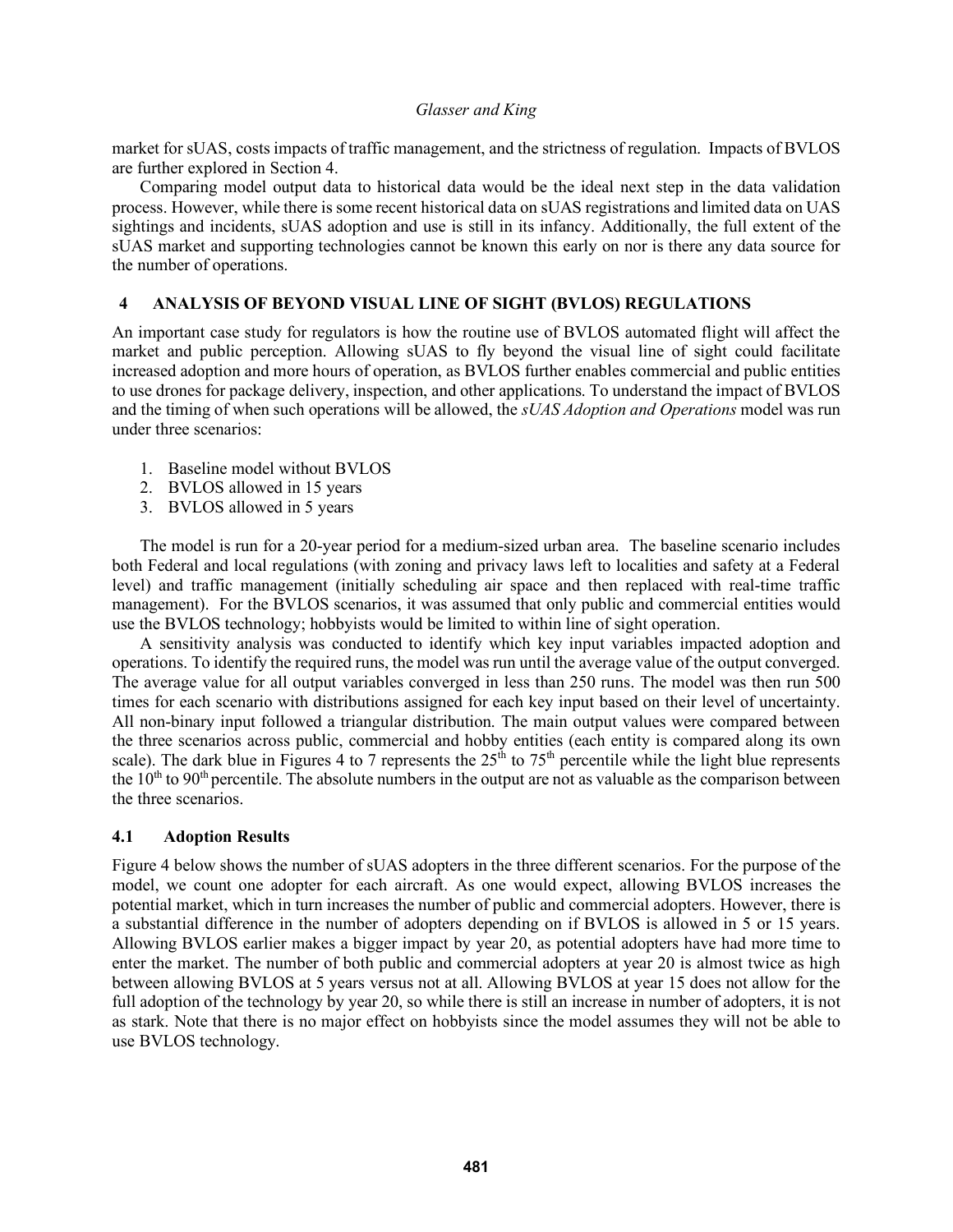



Figure 4: Impact of BVLOS at 15 and 5 years on sUAS adoption.



Figure 5: Impact of BVLOS at 15 and 5 years on sUAS daily hours of operation.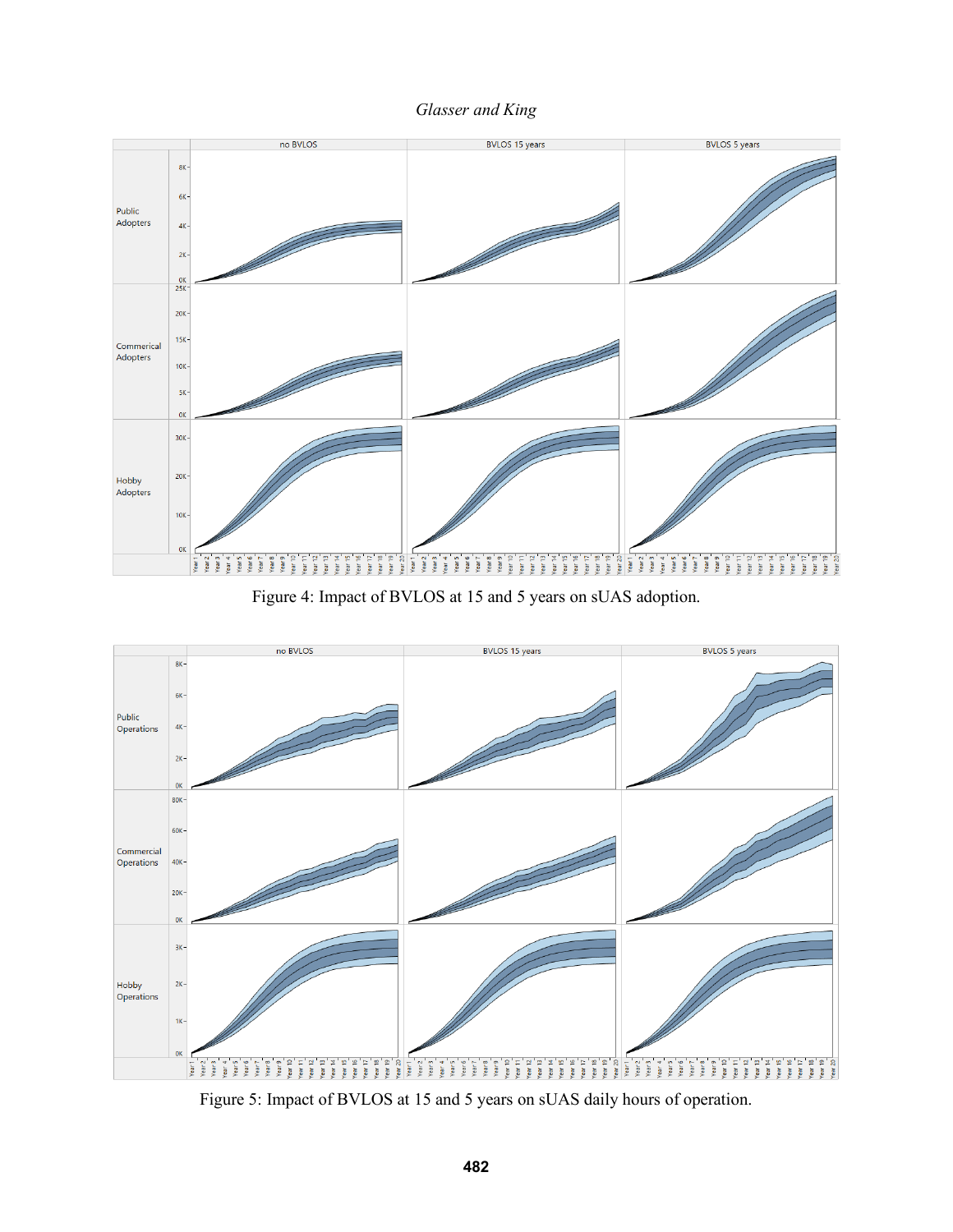# **4.2 Operations Results**

Figure 5 shows the number of hours of operations in the three different scenarios. As one would expect, the increase in the number of public and commercial adopters with BVLOS increases the daily operations. However, like with adopters, there is a substantial difference in the number of hours of operations depending on if BVLOS is allowed in 5 or 15 years. Allowing BVLOS earlier makes a bigger impact by year 20. While operations grow with the increase of BVLOS, they do not grow as fast as adoption. The increase in traffic impacts perception and rule rigidity which dampens the operations.

# **4.3 Perception Results**

Figure 6 shows how the public's negative perception with respect to noise, privacy, safety, and security changes in the three different scenarios. The earlier BVLOS is introduced, the larger the increase in negative perception with regards to privacy and safety due to an expected increase in the number of incidents. The number of incidents is expected to increase because of the increase in the number of operations with the allowance of BVLOS.



Figure 6: Impact of BVLOS at 15 and 5 years on negative perception.

## **4.4 Rules and Regulations Results**

Figure 7 shows how the rigidity of rules/regulations and the ambiguity of those regulations change over time in the three different scenarios. In the base case, rule rigidity, the level of regulations that impose restrictions and costs on sUAS operations, increases until year 13 and then goes down over time with the increase in incentives as public tolerance of sUAS increases. With the allowance of BVLOS flights, the level of rigidity increases, and incentives decrease due to the expected public reaction and public pressure with the increased amount of traffic and incidents. The level of unregulated space, or ambiguity, decreases with the increase of rule rigidity and incentives.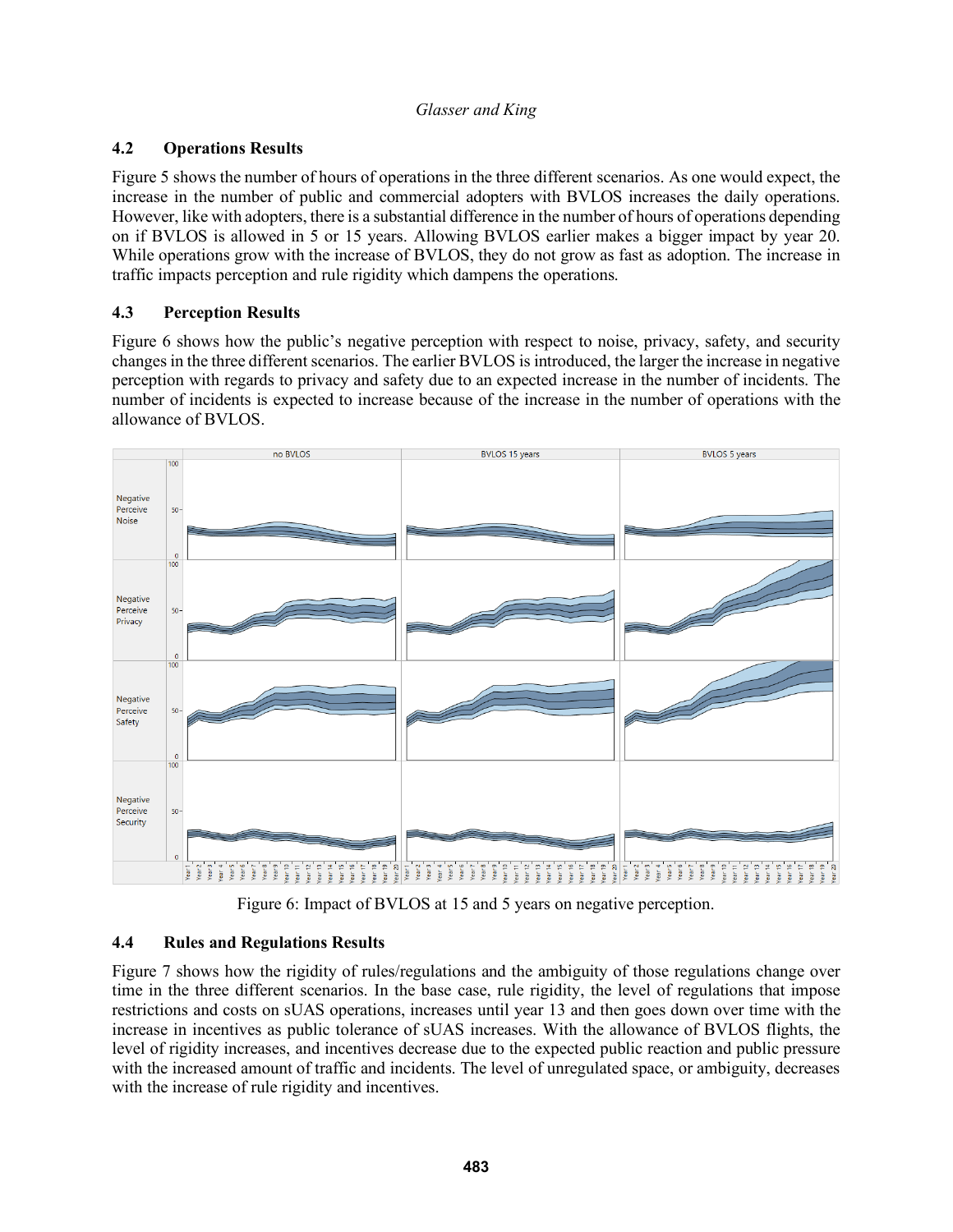



Figure 7: Impact of BVLOS at 15 and 5 years on rigidity, incentives and ambiguity of regulation.

This analysis shows that the timing of when routine use of BVLOS flights are allowed makes a substantial difference on the market. The FAA needs to balance the facilitation of the commercial market and the potentially large economic gains that would come from allowing BVLOS operations with potential public concerns. Our recommendation would be to allow routine use of BVLOS as soon as full-scale traffic management is implemented, to avoid negative incidents. Given the level of model fidelity and lack of historical data, the model results are intended to be used for comparative analysis only and are not intended to be used for concrete estimation.

## **5 CONCLUSIONS AND FUTURE RESEARCH**

This research is intended to demonstrate the feasibility of applying system dynamics to incorporate perception and public policy into sUAS technology forecasts. Applying the *sUAS Adoption and Operations* model could complement sUAS forecasts and provide sensitivity to drivers not currently considered by the FAA when making sUAS forecasts. Understanding potential impacts of public perception and feedback will let policymakers, regulators, and analysts think strategically about public engagement concerning sUAS activity. The current model is designed to estimate sUAS adoption and operations for a limited geographic area. Future research will extend the model to national-level forecasts to evaluate the impact of new regulations and technologies (such as routine use of BVLOS and traffic management) on the national airspace to provide more operational value to the FAA. Aggregating to a national level could encounter some challenges, such as determining the best way to account for urban/suburban/rural differences in the number of sUAS adopted, which in turn will affect the number of incidents, public perception, and finally strength of regulations. A potential solution would be to aggregate all communities to one set of urban, suburban and rural areas with respect to these major variables when scaling up the model. This approach would allow the user to see the differences between these major community types.

Additionally, early registration data can be used in conjunction with SME input and economic forecasts to help validate the model results. Finally, this model can be extended to evaluate the societal implications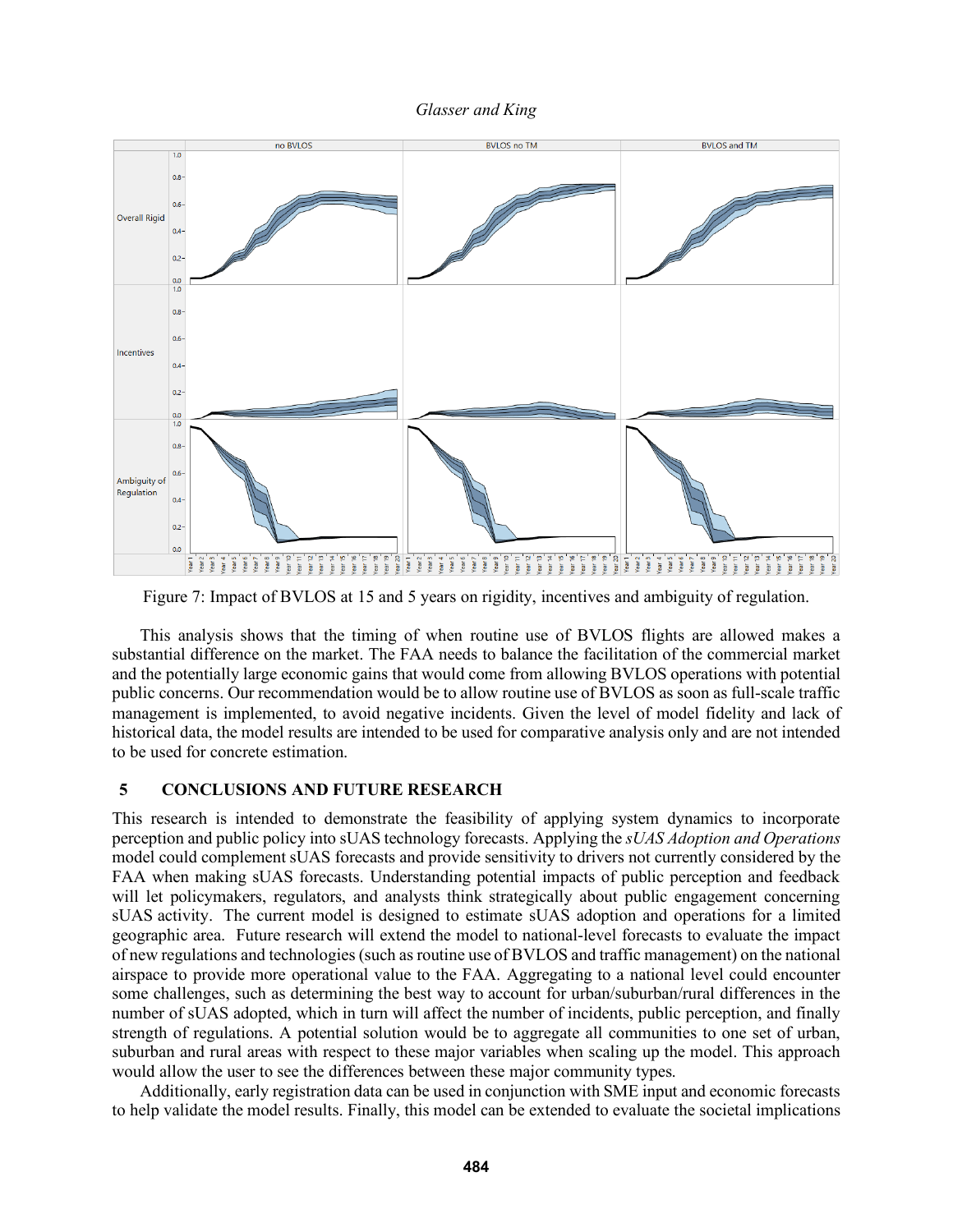of growth in sUAS (or other autonomous vehicles), such as on employment.

## **DISCLAIMER**

'The author's affiliation with The MITRE Corporation is provided for identification purposes only and is not intended to convey or imply MITRE's concurrence with, or support for, the positions, opinions or viewpoints expressed by the author. The contents of this material reflect the views of the author and do not necessarily reflect the views of the FAA or Department of Transportation (DOT). Neither the FAA nor the DOT makes any warranty or guarantee, or promise, expressed or implied, concerning the content or accuracy of the views expressed herein. This research was funded as MITRE Sponsored Research.

## **ACKNOWLEDGMENTS**

The authors would like to thank Andrew Lacher and Katherine Harback for their subject matter expertise and for their guidance and support during this research.

© 2019 The MITRE Corporation All Rights Reserved. Approved for Public Release – Distribution Unlimited – Case #: 19-1024

## **A MODEL PARAMETERS**

Table **1** and Table **2** lists the policy and input parameters that can be adjusted on the model interface. All non-binary input follows a triangular distribution in the scenario analysis.

| Parameter                           | <b>Baseline</b>   | Range            | <b>Explanation</b>                                |  |  |
|-------------------------------------|-------------------|------------------|---------------------------------------------------|--|--|
| <b>BVLOS</b> and Traffic Management |                   |                  |                                                   |  |  |
| <b>BVLOS</b>                        | $\theta$          | by scenario      | Allow $(1)$ or not allow $(0)$ BVLOS              |  |  |
|                                     |                   |                  | automated flight.                                 |  |  |
| <b>Years Until BVLOS</b>            | $\boldsymbol{0}$  | by scenario      | Year BVLOS is allowed.                            |  |  |
| Scheduling                          |                   | by scenario      | Use $(1)$ or not use $(0)$ scheduling.            |  |  |
| <b>Traffic Management</b>           |                   | by scenario      | Use $(1)$ or not use $(0)$ traffic management.    |  |  |
| Delay Traffic                       |                   | by scenario      | Ramp traffic management to full capacity          |  |  |
| Management                          |                   |                  | over time $(1)$ or start fully functional $(0)$ . |  |  |
| Costs Impact of                     | $\overline{1}$    | $0.75 - 1.25$    | A multiplier that indicates how much the          |  |  |
| <b>Traffic Management</b>           |                   |                  | traffic management affects operating costs.       |  |  |
| Probability of Incidents            |                   |                  |                                                   |  |  |
| Good Incidents                      | $3e-5$            | $0.5$ to $1.5$ X | Likelihood of a good incident (e.g. life saved)   |  |  |
|                                     |                   | default value    | for one sUAS as a function of the population      |  |  |
|                                     |                   |                  | per square mile. Good incidents apply only to     |  |  |
|                                     |                   |                  | public and some commercial sUAS.                  |  |  |
| <b>Bad Incidents</b>                | Privacy: 4.4 e-7  | $0.5$ to $1.5$ X | Likelihood of a bad incident for one sUAS.        |  |  |
|                                     | Safety: 1.3 e-6   | default value    | Likelihood of a privacy or safety incident is a   |  |  |
|                                     | Security: 1.0 e-7 |                  | function of the population per square mile.       |  |  |
|                                     |                   |                  | Likelihood of a security incident is a function   |  |  |
|                                     |                   |                  | of the critical infrastructure per square mile.   |  |  |
| Environment                         | $\mathbf{1}$      | $0.5$ to 1.5 X   | Commonality of incidents outside the              |  |  |
|                                     |                   | default value    | community. Impacts public sensitivity to          |  |  |
|                                     |                   |                  | privacy, safety and security. Greater than 1 is   |  |  |
|                                     |                   |                  | more common.                                      |  |  |

|  |  | Table 1: Policy and Input Parameters. |
|--|--|---------------------------------------|
|  |  |                                       |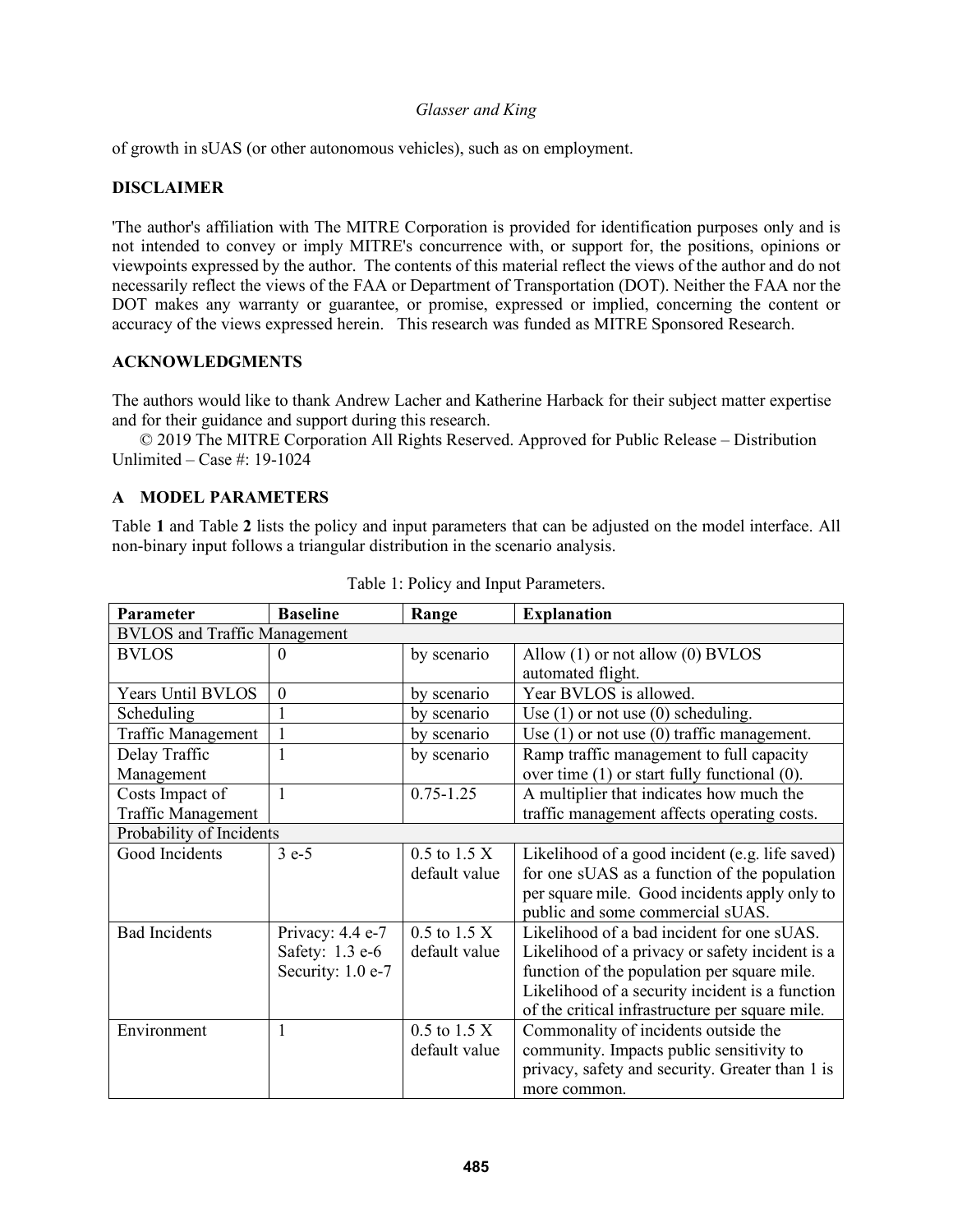| Parameter                                                          | <b>Baseline</b>                                  | Range                         | <b>Explanation</b>                                     |  |  |  |  |
|--------------------------------------------------------------------|--------------------------------------------------|-------------------------------|--------------------------------------------------------|--|--|--|--|
| Community Type (default values for one Urban community)            |                                                  |                               |                                                        |  |  |  |  |
| <b>Community Size</b>                                              | 325 Sq M                                         | by scenario                   | Square miles for a community.                          |  |  |  |  |
| Population                                                         | 1,419,516                                        | by scenario                   | Census 2017 population estimates.                      |  |  |  |  |
| Household                                                          | \$68,117                                         | by scenario                   | Census 2016 median household                           |  |  |  |  |
| Income                                                             |                                                  |                               | income.                                                |  |  |  |  |
| Cost of Living                                                     | 1.47                                             | by scenario                   | Composite index measuring the                          |  |  |  |  |
| Index                                                              |                                                  |                               | relative standard of living from the                   |  |  |  |  |
|                                                                    |                                                  |                               | Council for Community and                              |  |  |  |  |
|                                                                    |                                                  |                               | Economic Research. Values are                          |  |  |  |  |
|                                                                    |                                                  |                               | relative to 1.                                         |  |  |  |  |
| Rules and Regulations                                              |                                                  |                               |                                                        |  |  |  |  |
| Ability to Local                                                   |                                                  | by scenario                   | Allow $(1)$ or not allow $(0)$ the local               |  |  |  |  |
| Regulate                                                           |                                                  |                               | community to add regulations.                          |  |  |  |  |
| <b>Rule Indicators</b>                                             | All rules $= 1$ except                           | by scenario                   | Allow (1) or not allow (0) Federal                     |  |  |  |  |
|                                                                    | Federal zoning / privacy = $0$                   |                               | or local regulations for noise,                        |  |  |  |  |
|                                                                    | Local safety = $0$                               |                               | zoning, privacy, operations, safety,                   |  |  |  |  |
|                                                                    |                                                  |                               | and security.                                          |  |  |  |  |
| Time to Codify                                                     | Local: 410 days                                  | Local: 90 days                | Time for the Federal or local                          |  |  |  |  |
| Rules                                                              | Fed: 3 yrs                                       | to 2 yrs Fed:                 | government to create new                               |  |  |  |  |
| <b>Strict or Lenient</b>                                           | $\mathbf{1}$                                     | $1-5$ yrs<br>$0.5$ to $1.5$ X | regulations.<br>Relative level of regulator strictness |  |  |  |  |
|                                                                    |                                                  | default value                 | or leniency. Greater than 1 is                         |  |  |  |  |
|                                                                    |                                                  |                               | stricter; less than 1 is more lenient.                 |  |  |  |  |
| <b>Rule Indicators</b>                                             | All rules $= 1$ except                           | by scenario                   | Allow (1) or not allow (0) Federal                     |  |  |  |  |
|                                                                    | Federal zoning / privacy = $0$                   |                               | or local regulations for noise,                        |  |  |  |  |
|                                                                    | Local safety = $0$                               |                               | zoning, privacy, operations, safety,                   |  |  |  |  |
|                                                                    |                                                  |                               | and security.                                          |  |  |  |  |
| sUAS Fleet and Operations (default values for one Urban community) |                                                  |                               |                                                        |  |  |  |  |
| <b>Starting Fleet</b>                                              | <b>NonBVLOS</b><br><b>BVLOS</b>                  | by scenario                   | Number of initial public,                              |  |  |  |  |
|                                                                    | 125<br>$\overline{0}$<br><b>Public</b>           |                               | commercial, and hobby sUAS (by                         |  |  |  |  |
|                                                                    | $\overline{250}$<br>$\overline{0}$<br>Commercial |                               | non-BVLOS/BVLOS) for selected                          |  |  |  |  |
|                                                                    |                                                  |                               | community.                                             |  |  |  |  |
|                                                                    | $\overline{0}$<br>1,250<br>Hobby                 |                               |                                                        |  |  |  |  |
| <b>Potential Market</b>                                            | <b>BVLOS</b><br><b>NonBVLOS</b>                  | 0.8 to 1.2 X                  | Size of the potential market for                       |  |  |  |  |
|                                                                    | 5,000<br>4,000<br><b>Public</b>                  | default value                 | public, commercial, and hobby                          |  |  |  |  |
|                                                                    | 15,000<br>12,000<br>Commercial                   |                               | sUAS (by non-BVLOS/BVLOS)                              |  |  |  |  |
|                                                                    | 30,000<br>$\overline{0}$<br>Hobby                |                               | for selected community.                                |  |  |  |  |
|                                                                    |                                                  |                               |                                                        |  |  |  |  |
| Hours of                                                           | <b>Night</b><br>Day                              | 0.8 to 1.2 X                  | Number of expected hours of                            |  |  |  |  |
| Operations                                                         | 0.5<br>0.5<br><b>Public</b>                      | default value                 | day/night operations per sUAS (by                      |  |  |  |  |
|                                                                    | $\overline{3}$<br>Commercial<br>1                |                               | public, commercial, and hobby).                        |  |  |  |  |
|                                                                    | 0.1<br>$\mathbf 0$<br><b>Hobby</b>               |                               |                                                        |  |  |  |  |
|                                                                    |                                                  |                               |                                                        |  |  |  |  |

# Table 2: Policy and Input Parameters (continue).